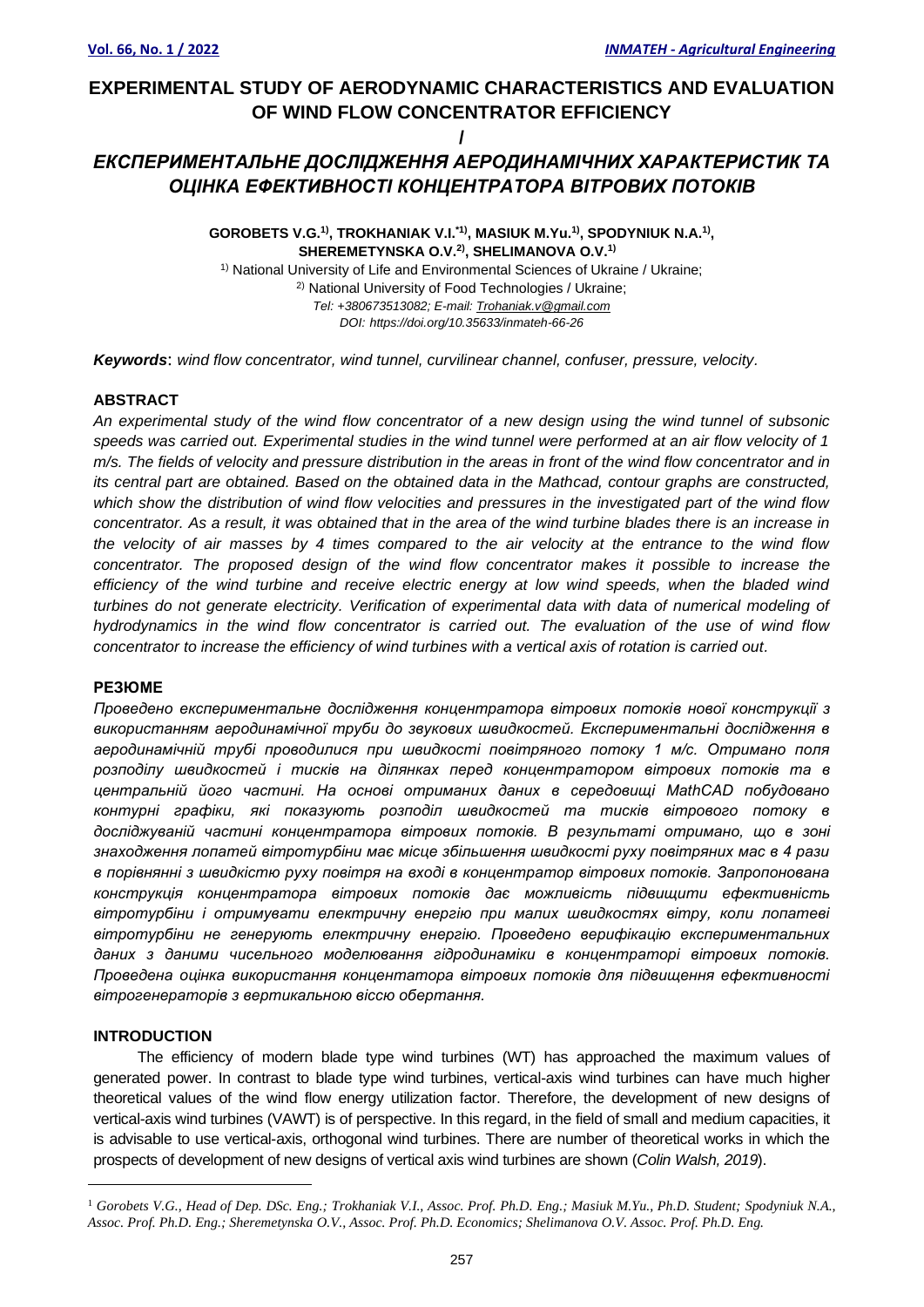In recent years, researchers have conducted in-depth studies of the aerodynamic characteristics of vertical-axis wind turbines in different conditions, including their use in terms of urban development (*Balduzzi F. et al., 2012*). Various methods were used to study the conditions of wind flow around the vertical-axis wind turbines, including an analytical model based on the method of double multiple flow pipes, to calculate the characteristics of the rotor for vertical-axis wind turbines with straight variable pitch blades (*Soraghan C.E, et al., 2013*), the method of discrete-vortex modeling (*Wang L. and Yeung R.W., 2016*), cascade model (*Mandal A. and Burton J., 1994*) and 2D and 3D flow modeling around the turbine (CFD modeling) (*Franchina N. et al., 2019*). Among these methods, CFD modeling is considered as a method of high accuracy, which can give a detailed picture of the field of velocities and pressures in the air flow (*Rezaeiha A. et al., 2017*), and also make it possible to detect the interaction of the oncoming flow with the blades and to obtain the existing dynamic effects in the studied wind generation systems (*Ghasemian M. et al., 2017*). An important role in the study of the conditions of hydrodynamic flow when flowing around the vertical-axis wind turbine is played by studies in the wind tunnel, which allows to obtain local characteristics of the flow and to suggest methods to increase their efficiency (*Battisti L. et al., 2018*). All these methods were used to evaluate the influence of various geometric parameters, including the function of the optimal pitch of the blades, based on the optimal angles of the blades (*Xu Y.L. et al., 2019*), symmetrical and curved blades (*Bausas M.D. and Danao L.A.M., 2015*), the influence of strength and aerodynamic profile of the blades on the characteristics of vertical-axis wind turbines (*Subramanian A. et al., 2017*) and the effect of rotor elongation on power characteristics in three-dimensional analysis using the panel method (*Li Q. et al., 2017*).

The aerodynamic parameters of the hybrid-shaped vertical-axis wind turbine in different operating conditions were also studied, which include different speed coefficients of the blade tip (tip speed ratios), torque factor, power factor, (*Ashwindran S. et al., 2019*), Reynolds numbers (*Hand B. et al., 2017*), turbulence intensity (*Su J. et al., 2*019), and also instability of a wind flow (*Danao L.A. et al., 2013*). In addition to the above studies, some new configurations of vertical-axis wind turbine and blade profiles have recently been suggested. *Xu Z. et al. (2018)* conducted an experimental and numerical study on a series of new disk wind rotors used in a small-scale wind turbine. The influence of the blade velocity coefficient, inclination angle and opening angle is estimated and a higher wind rotor power factor is obtained.

*Perez-Torro R. and Kim J.W. (2017*) investigated the flow characteristics of the NACA0021 wing with sinusoidal corrugated blades using the large vortex simulation technique (LVS). The results showed that the increased lifting force and the reduced traction force are achieved by using the wavy front of the blade instead of the straight front of the blade. Subsequently, *Wang Z. and Zhuang M. (2017)*, studied the conditions for improving the energy performance of the traditional model of H-type vertical-axis wind turbine by using sinusoidal teeth on the leading edge of the turbine blades to control the dynamic flow distribution at low blades` speed coefficient. The output power results showed that the improved configuration has reduced the impact of the dynamic delay effect and increased the generator torque. *Arpino F. et al., (2018*), suggested a new vertical-axis wind turbines, which use a Darier rotor with three pairs of blades, each of which consists of a main and auxiliary wing. It is proved that the new configuration has a higher power factor at a lower speed coefficient of the tip compared to the classic straight blade of vertical-axis wind turbine, which is the most adaptive for use in urban development. *Chong W.T. et al., (2017),* suggested a wind turbine with transverse blades, consisting of three vertical blades and six horizontal blades, located in the direction of the transverse axis.

In addition to improving the power factor of the wind turbine, a number of authors have suggested the use of auxiliary devices to increase the energy of wind flow, in particular deflectors (*Takao M. et al., 2009; Wong K.H. et al., 2018*) and diffusers (*Zanforlin S. and Letizia S., 2015*). Watanabe and others (*Watanabe K. et al., 2016*) used the structure of the diffuser in the directing channels, utilized in the wind turbine, to increase its power factor. In their research, they also optimized the geometry of this diffuser.

Another way to increase efficiency is to use a device for concentrating the wind flow with curved contours (*Yan Li, et al., 2019*), which are installed in the upper and lower part of the rotor, to increase the wind flow energy.

Installation of wind prefabricated device on the rotor is one of the most perspective researches in recent years, which makes it possible to increase the speed of self-starting of the rotor. *Ji J.F. et al., (2012)*, suggested one of the designs of wind turbine with wind shields, installed around the wind turbine along the inlet flow direction, which can control the inlet flow and increase the wind speed when the wind blows on the rotor. The results showed that the suggested designs to increase the wind speed improved starting and energy indicators of the wind turbine.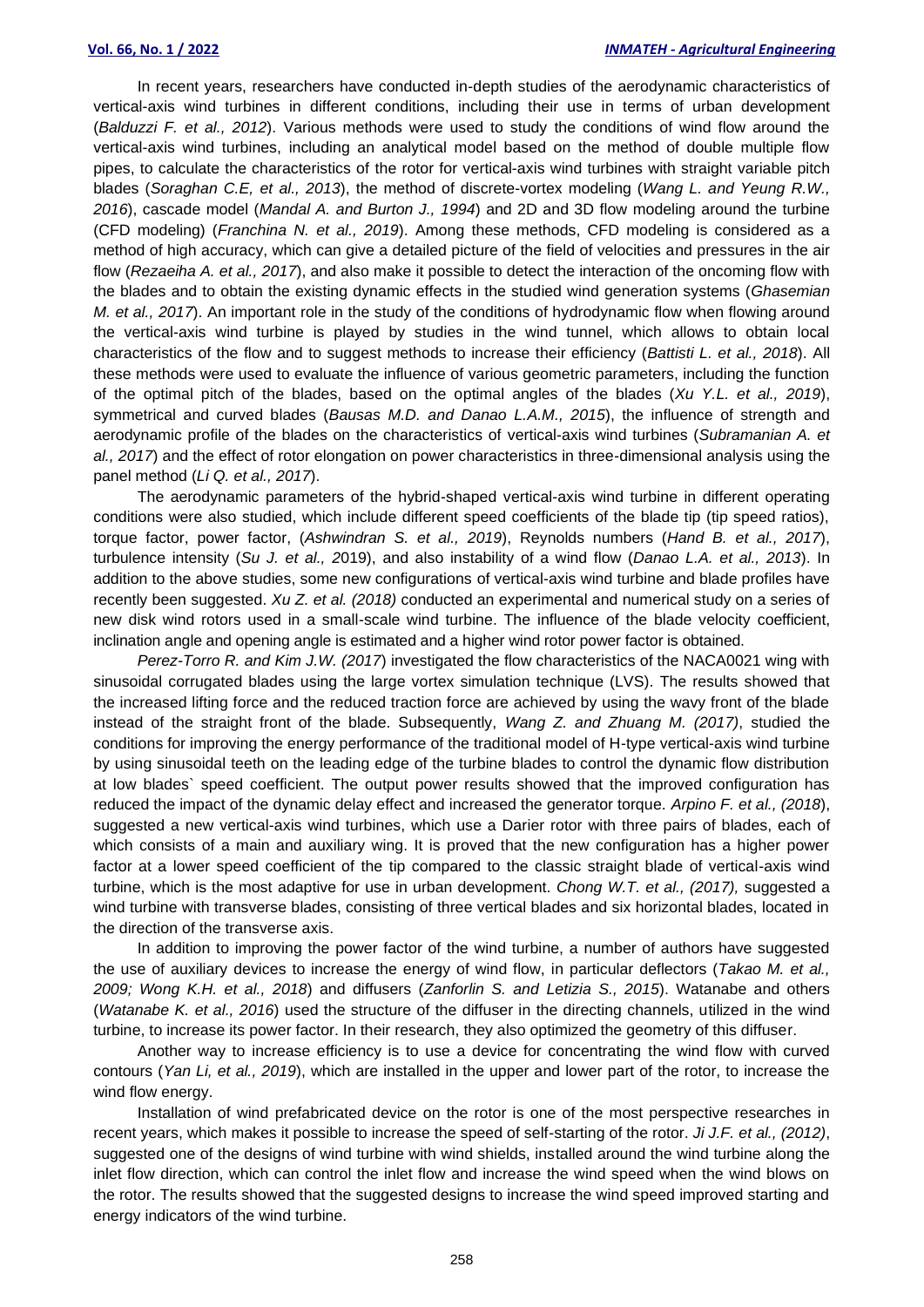*Huang J. et al., (2013),* studied the design of wind turbines with directing blades, the directing blades of which were installed around the rotor along the inlet flow direction. Results of the study showed that the directing blades improved the starting performance of wind turbine. Similarly, *Xiaohang Wang et al. (2018),* introduced a patented V-shaped directing blade with a solar and wind energy generation system, mounted on an eco-roofing system. As a result of experimental studies, it was found that the speed of self-starting and the speed of rotation of the wind turbine installed over the roof with a V-shaped blade, were significantly increased compared to the wind turbine designs without this type of blade. *Wong Kok Hoe et al., (2018),* using laboratory tests and computer simulations investigated the aerodynamic effects of the flow conditions of the flat deflector and the velocity fields. This deflector was placed in the lower part in front of the microrotor of the wind turbine and used to increase the wind flow velocity. Analysis of the simulation results shows that the deflector increases the wind flow velocity in areas located near the wind turbine blades.

*Li Yan et al., (2018),* suggested an innovative device for the wind flow concentration that have a shortened conical shape, which is installed in the upper and lower part of the rotor. This type of location increases the velocity of the input flow and increases the efficiency of wind turbines.

The main idea of the study (*Abdul Latif Manganhar et al., 2019*) is to use special deflectors that increase the wind flows velocity of the wind power turbine. The suggested rotor design consists of four equidistant vertical walls, which are rotated at an angle of 45 degrees relative to the wind flow direction. The rotated wall deflects the wind flow directing it normally to the surface of the blade. The suggested design has two advantages over the known ones - it prevents the reduction of the negative impact of turbulent flows on the turbine blade and increases the torque.

*Vergaerde A. et al., (2020),* investigated the influence of the close location of two VAWT on the generated power in the wind tunnel. The increase in power depends on the distance between them, the speed coefficients of the blade tip and the direction of rotation of the two wind turbines. *Kim D. and Gharib M. (2013),* used a flat plate in front of a pair of vertical-axis wind turbines to test its effect on the produced capacity of wind turbines. The effect of accelerating wind flow around the deflector was later confirmed by measuring velocities by visualizing wind flow (*Kim D. and Gharib M., 2014*). *Jin X. et al., (2018),* studied the efficiency of VAWT with a deflector, installed in front of two wind turbines, using three-dimensional (3D) CFD simulations. Based on the obtained results wind generation system (*Yichen Jianga et al., 2020*) was developed. This system consists of two counter-rotating wind turbine rotors and a deflector, which is located between these rotors.

#### **MATERIALS AND METHODS**

**Development of wind flow concentrator.** One of the promising designs of the wind flow concentrator (WFC) is the shape of a truncated cone with directing channels, which is shown in Fig. 1. The suggested concentrator of wind flow consists of a system of narrowing channels of the confuser type (*Gorobets V.G. and Masiuk M.Yu., 2021*). The upper and lower part of these channels are closed by conical surfaces, which makes it possible to concentrate the wind flow towards the rotor.



*a) side view, b) sectional view (top).*

According to the equation of continuity of flow in an incompressible liquid (gas), the use of confusertype narrowing channels increases the flow velocity and contributes to the energy concentration of the wind flow in the direction of the rotor. The geometry of the directing blades of the channels is chosen to direct the wind flow at the optimal angle of attack on the turbine blades.

The suggested design of the wind flow concentrator is universal and works regardless of the wind direction, which flows through the directing channels of the confuser type, where its speed increases due to the Venturi effect.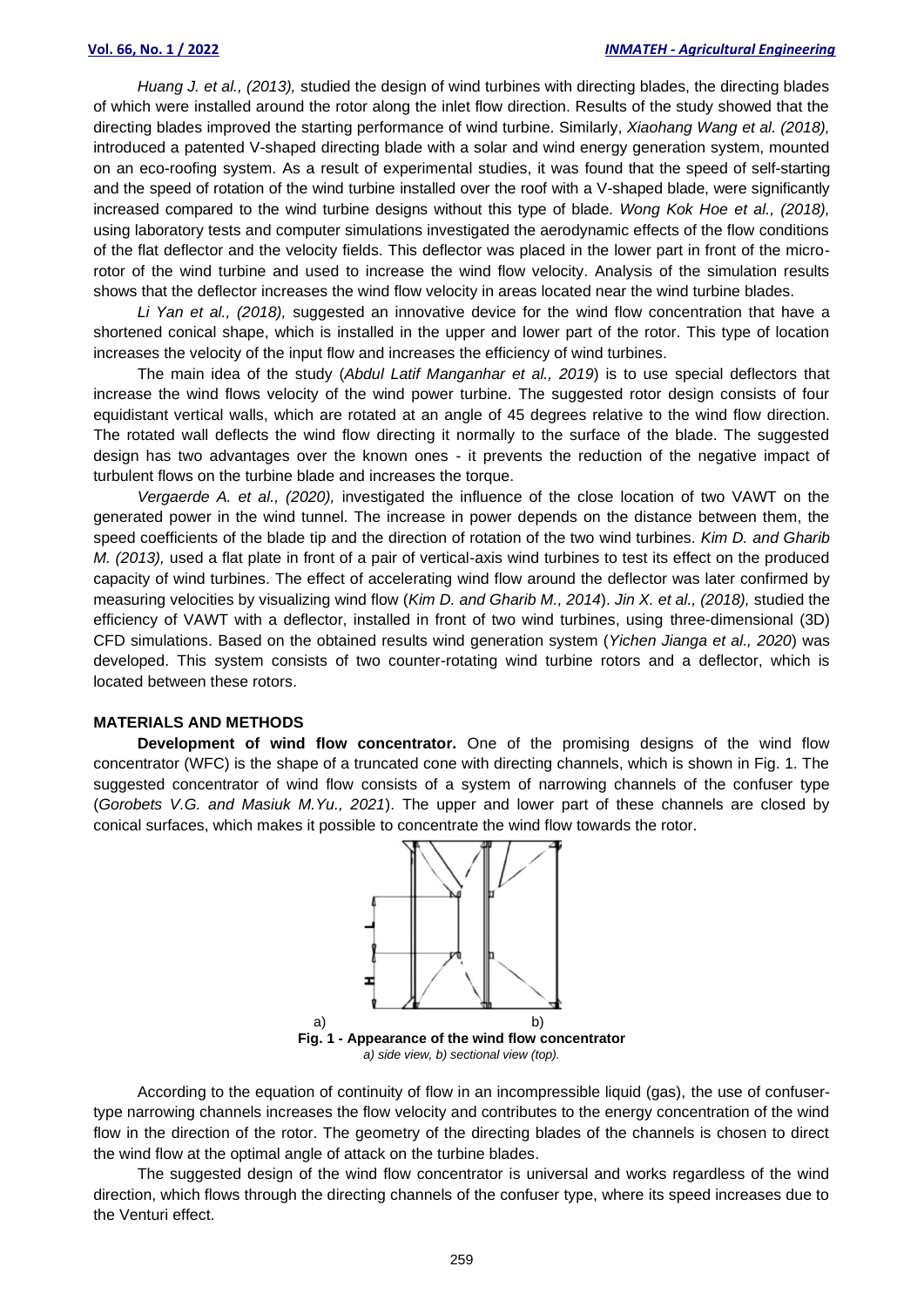**Table 1**

As a result of using this type of device, can be obtained a greater power of wind flow per unit of area for any wind direction, which increases the performance of the wind turbine. Given the fact that the electromagnetic moment and power of the wind turbine are proportional to the square and the cube of wind speed, respectively, the use of a wind flow concentrator will improve the aerodynamic characteristics of the VAWT.

#### **Design of an experimental sample of wind flow concentrator**

Experimental studies of wind flow concentrator are carried out in a wind tunnel, which has the following characteristics: the transverse dimensions of the working area 0.3×0.3 m, the range of changes in wind flow velocity in the working area from 0 to 18 m/s. Based on these characteristics an experimental sample of wind flow concentrator with the following parameters, which are given in Table 1 was developed and designed. The suggested design of the wind flow concentrator contains 6 channels, for which the area of the input and output cross-section of a separate channel is S1 and S2, respectively (Fig. 2).



**Fig. 2 – Transverse profile of the wind flow concentrator**



**Fig. 3 – General view of the experimental sample** *a) wind flow concentrator, b) working area of the wind tunnel with wind flow concentrator and turbine rotor.*

| Structural parameters of the wind flow concentrator |                       |             |
|-----------------------------------------------------|-----------------------|-------------|
| <b>Name</b>                                         | <b>Dimensionality</b> | <b>Size</b> |
| Cone height H                                       | m                     | 0.1         |
| The height of the working area L                    | m                     | 0.1         |
| Blade thickness /                                   | m                     | 0.002       |
| The size of the working area LxR                    | m                     | 0.1x0.1     |
| The area of the inlet of the channel $S_1$          | m <sup>2</sup>        | 0.0471      |
| The area of the outlet of the channel $S_2$         | m <sup>2</sup>        | 0.0052      |

Research method. The general concept of the WFC is to increase the energy of the wind flow per unit area, increase the torque over the entire area of the blades, reduce the turbulence of the oncoming flow and stabilize the rotor rotation speed. The characteristics of the wind flow concentrator were found by modeling the aerodynamic flows using CFD modeling of commercial package ANSYS FLUENT for both a single channel and for the entire structure (*Gorobets V.G. et al., 2021*). The geometric shape of a single channel was selected from the conditions of minimum hydraulic losses during the passage of wind flow through each channel and the maximum value of the pressure force of this flow on the rotor blades. Experimental study of the vertical-axis wind turbine was conducted in the problem-scientific laboratory "Heat-mass transfer processes and alternative energy sources" at the Department of Heat and Power Engineering of the National University of Life and Environmental Sciences of Ukraine.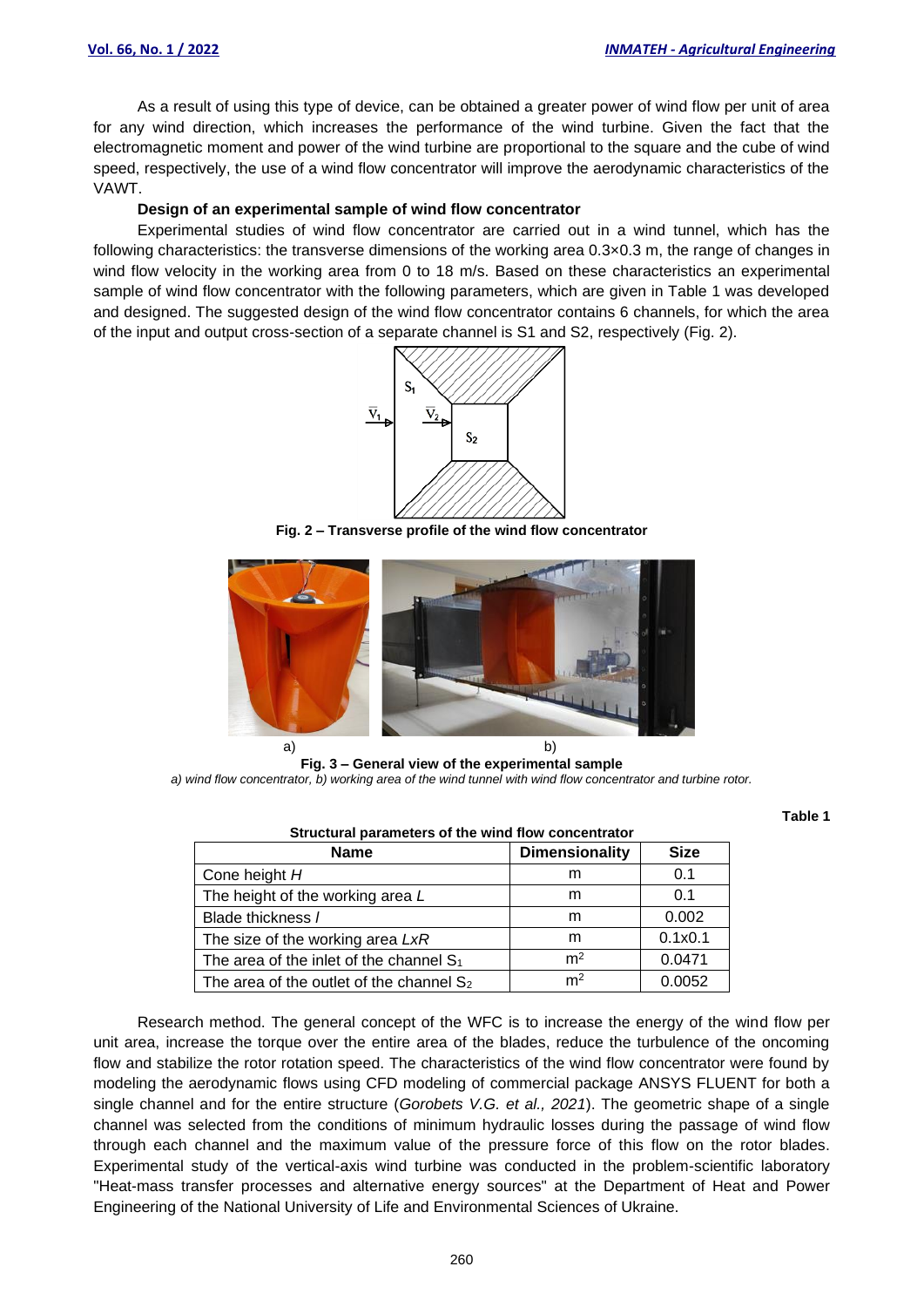During the test, a 10-bladed H-rotor turbine with a rotor diameter of 0.1 m and a height of 0.1 m was used. The general view of the experimental sample of the wind flow concentrator and the turbine rotor is shown in Fig. 3.

Given that the wind flow concentrator is not a symmetrical structure, before the study in the wind tunnel, an initial experiment was conducted for wind flow in its different directions. These studies make it possible to evaluate the efficiency of the wind flow concentrator in comparison with the known designs of vertical-axis wind turbines. The experiment was performed for two positions of the WFC relative to the wind flow direction (Fig. 4). For the first position, the flow direction coincided with the central axis of the inlet channel of the wind flow concentrator, and the accepted position of the concentrator corresponded to 0° (Fig. 4a). For the second position, the wind flow concentrator was shifted by 30°, at which the direction of wind flow was addressed to the edge of one of the walls of the directing channels (Fig. 4b).

During the experimental studies, the WFC was placed in the working area of the wind tunnel. Within the working section of the wind tunnel, a system of measurements of hydrodynamic values of wind flow was developed, namely the fields of velocities and pressures in the vertical section of the working area of the wind tunnel. The air velocity was measured with an AM-70 anemometer, and the pressure values were obtained using a Testo 510 differential manometer and a Pitot-Prantl tube. The measuring parts in the cross section of the working area of the wind tunnel were divided into 15 equal parts, in which measurements to obtain the fields of velocities and pressures in the air flow were made.

The measurement was performed directly in front of the wind flow concentrator and in its central part, where the rotor shaft with blades is located. The WFC was placed in the wind tunnel in accordance with the first position (Fig. 4a). The measurement areas were located directly in front of the wind flow concentrator and in its central part. (Fig. 4a).



**Fig. 4 – Measurement areas for oncoming air flows in position** *a) 0 ° to the wind flow concentrator; b) 30 ° to the wind flow concentrator.*

#### **RESULTS**

Based on the obtained experimental data, contour graphs were constructed, which show the distribution of velocities and pressures in the wind flow in front of the wind flow concentrator (Fig. 5).

Analysis of the obtained graph of wind flow velocity distribution (Fig. 5a) shows that the air velocity increases near the side walls, while in the central part the velocity decreases due to the presence in the working area of the wind tunnel structure that creates aerodynamic resistance. The graph of pressure distribution (Fig. 5b) in the wind flow shows that the highest pressure values are observed in the central part of the vertical section of the wind tunnel, while the pressure drops near the side surfaces.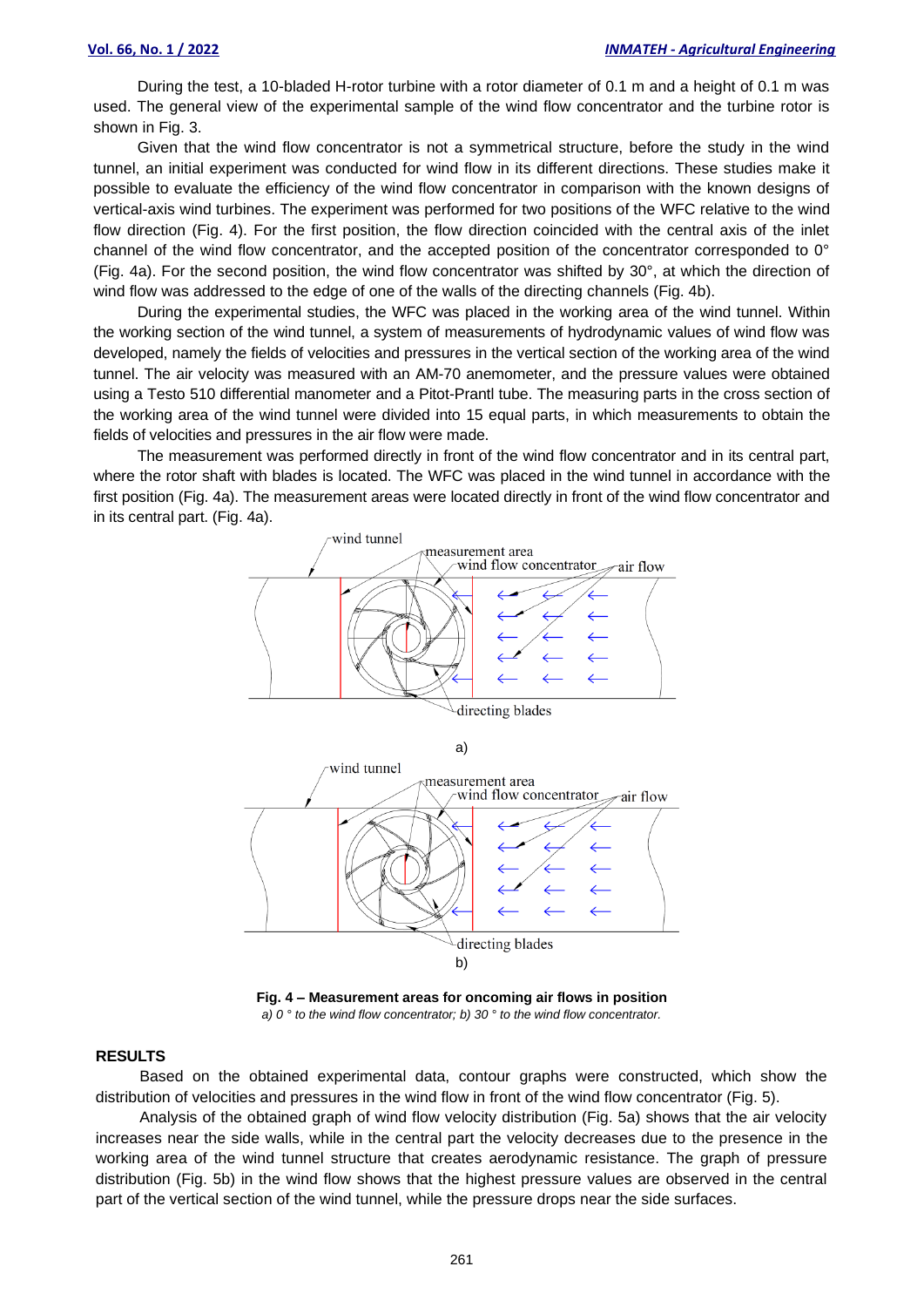

**Fig. 5 – Distribution of velocities (a) m/s and pressures (b) Pa of the wind flow in front of the WFC**

The next measurement was performed within the central part of the WFC (Fig. 6). According to the internal dimensions of the wind flow concentrator, the number of measurements was less, namely 5 horizontally and 7 vertically. The bold line shows the profile of the blades in the central part of the WFC. Based on the obtained data, contour graphs in the MathCAD software are constructed, which show the distribution of wind flow velocities (Fig. 6a) and pressures (Fig. 6b) in the central part of the wind flow concentrator.

From the graph (Fig. 6a) it follows that there is a significant increase in the velocity of air masses in the area of the wind turbine blades. The average air velocity in the central part of the wind flow concentrator in the area of the wind turbine blades is about 4.5 m/s, at the inlet wind flow velocity in the channels of the wind flow concentrator of 1 m/s.

Analysis of the obtained pressure field in Fig. 6b shows a significant increase in pressure in the area of the wind turbine blades. The average air pressure in the central part of the wind flow concentrator in the area of the wind turbine blades is about 13.3 Pa.



**Fig. 6 – Distribution of velocities (a) m/s and pressures (b) Pa of wind flow in the central part of the WFC**

Thus, when using the developed design of the WFC in its central part there is a significant increase in air flow velocity in the blades area of the wind turbine rotor. The average air velocity in the central part of the wind flow concentrator in the area of the wind turbine blades is 4 m/s, at an inlet velocity of 1 m/s. As a result of using the design of the wind flow concentrator, when flowing on the rotor of the wind turbine, makes it possible to increase the air flow velocity more than 4 times.

Similar measurements of velocity and pressure fields were performed at the second position of the wind flow concentrator, at its displacement by 30° (Fig. 4b). The measurement results are shown in Fig. 7-10.

The obtained results of experimental studies of the velocity distribution for the position of the WFC at 30° generally correlate with the position of the WFC at 0° (see Fig. 5-6).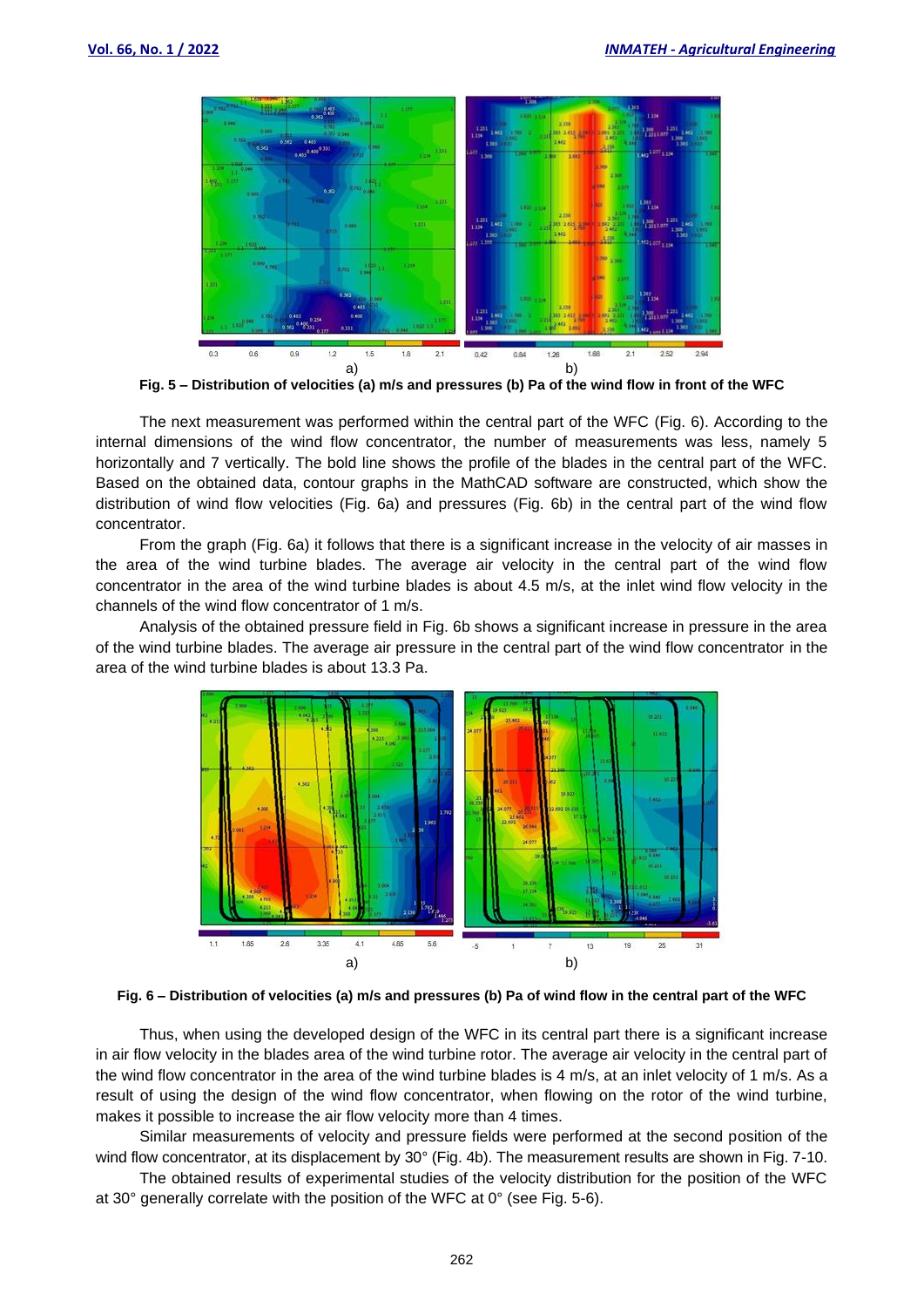The difference lies in the larger values of velocity in the central part of the wind flow concentrator, the average value of which is 4.7 m/s (Fig. 8-9) and a more uniform distribution of air flow velocities in the horizontal section of the working area of the wind tunnel. In addition, for the position of the wind flow concentrator at 30°, the pressure in the central part of the structure is slightly reduced compared to the previous position, and its average value is 8.2 Pa (Fig. 7).



**Fig. 7 – Pressure distribution (Pa) of wind flow in front of the WFC (a) and in the central part of the WFC (b)**

A comparison of the results of numerical simulations (CFD simulation) (*Gorobets V.G. et al., 2021*) of aerodynamic flow in wind turbine with a vertical axis of rotation and a wind flow concentrator at the second position of the concentrator, which corresponds to its displacement by 30° was performed (see Fig. 4b). The results of the comparison for the distribution of air flow velocities when flowing around the wind flow concentrator are shown in Fig. 17-19.

Fig. 8 shows the results of CFD modeling (*Gorobets V.G. et al., 2021*) and experimental data for local velocity distributions in the air flow in front of the WFC. Fig. 9 shows the same results in its central part. Fig. 10 shows the average values of velocities in the cross section of the working area of the wind tunnel obtained by experimental and numerical study. The comparison shows that the air velocity in front of the WFC in numerical calculation is close to 1.09 m/s, at the same time in the experimental data, the average air velocity is 1.03 m/s (Fig. 10). In the central part of the wind flow concentrator the average values of air velocity in numerical simulation are 5.45 m/s, and in experimental studies the air velocity is close to 4.85 m/s (Fig. 10). Estimates show that the error of CFD modeling results in front of the wind flow concentrator does not exceed 5%, and in its central part – 12.3%. Higher values of errors in numerical simulations within the wind flow concentrator are explained by the more difficult nature of the hydrodynamic flow in this area. In general, the obtained results of experimental studies and numerical calculations (*Gorobets V.G. et al., 2021*) are satisfactorily correlated with each other.



**Fig. 8 – Distribution of wind flow velocity (m/s) in front of the WFC** *a) experiment, b) CFD modeling (Gorobets V.G. et al., 2021)*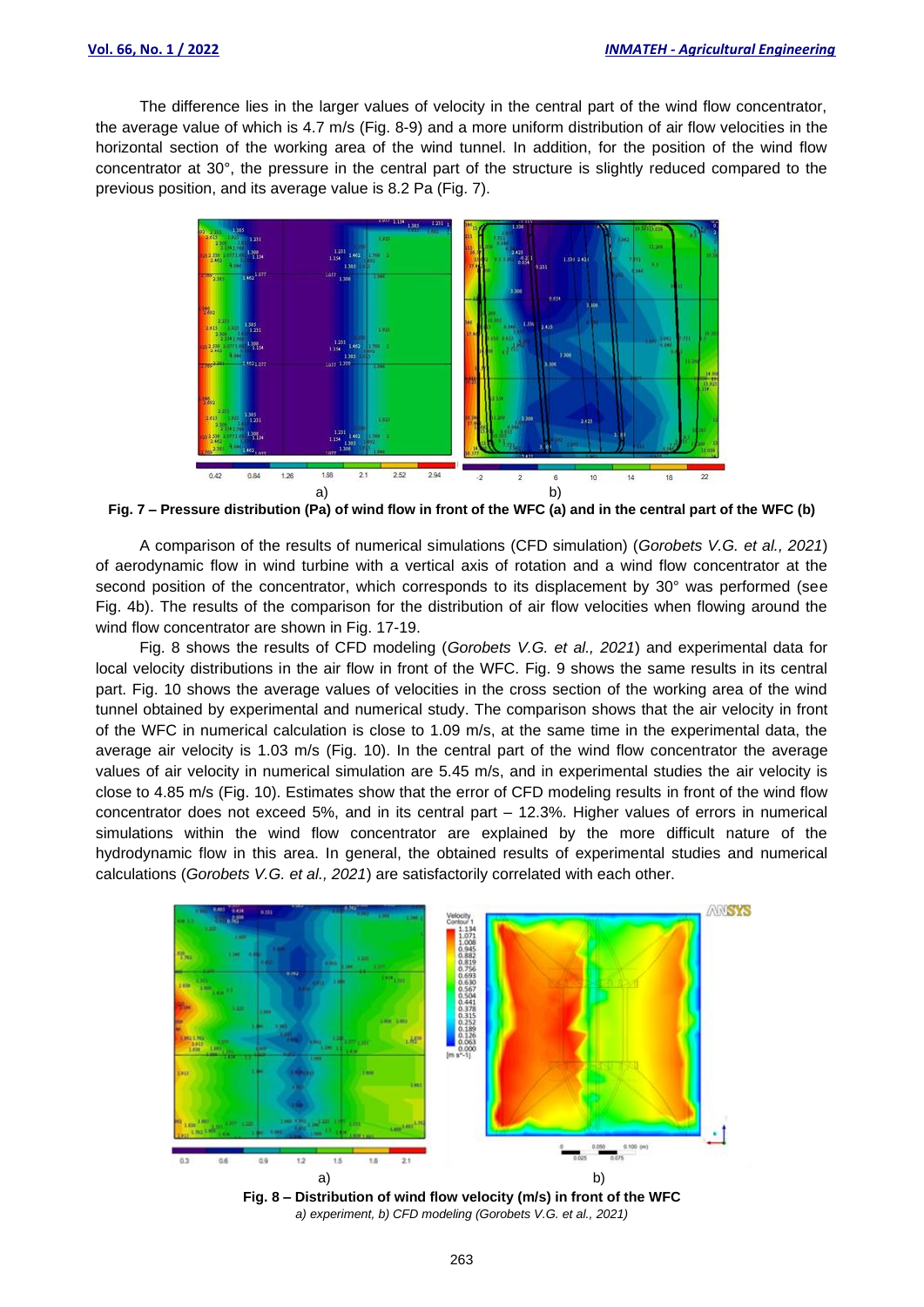

**Fig. 9 – Distribution of wind flow velocity (m/s) in the central part of the WFC** *a) experiment, b) CFD modeling (Gorobets V.G. et al., 2021)*



**Fig. 10 – Comparison of experimental air velocity data with CFD modeling data** *(Gorobets V.G. et al., 2021)*

The results of experimental studies and numerical calculations of hydrodynamics when flowing around the wind flow concentrator of wind turbine with a horizontal axis of rotation make it possible to assess the effectiveness of the suggested device to improve the characteristics of wind turbines. It is known that the efficiency of wind turbines depends on the air flow velocity that flows on the turbine blade:

$$
N = C_N N_f \equiv C_N V_{wind}^3 / 2 \tag{1}
$$

Where: *N* - useful power of the wind turbine, *N<sup>f</sup>* - power of the wind flow, *Vwind* - the air flow velocity flowing on the turbine blade, *S* - the cross-sectional area of the wind turbine wheel.

Thus, even a small increase in air velocity significantly affects the efficiency of the wind turbine. The use of wind flow concentrator makes it possible to significantly increase the velocity V<sub>wind</sub> as well as the total power of the wind turbine. In the future efficiency assessments and economic calculations of the suggested systems will be carried out. This will achieve an increase in the efficiency of specific structures of vertical-axis wind turbine.

#### **CONCLUSIONS**

1. A new design of the wind flow concentrator is proposed, which makes it possible to significantly increase the air flows velocity, flowing on the blades of wind turbines with a vertical axis of rotation.

2. Experimental studies of the hydrodynamic characteristics of the air flow during the flowing around the wind flow concentrator at different positions relative to the flow direction using a wind tunnel were conducted. The fields of velocities, pressures in front of the concentrator and in its central part were found.

3. It is shown that at wind flow velocities of 1 m/s in the central part of the wind flow concentrator the flow velocity when flowing on the wind turbine blade can exceed 4 m/s, which increases the efficiency of wind turbines especially at low air velocities in the environment.

4. The experimental data are compared with the data of numerical modeling of hydrodynamics in the wind flow concentrator and their satisfactory coincidence is obtained.

5. The prospects of using a wind flow concentrator for vertical-axis wind turbines to increase its efficiency and economic profitability are shown.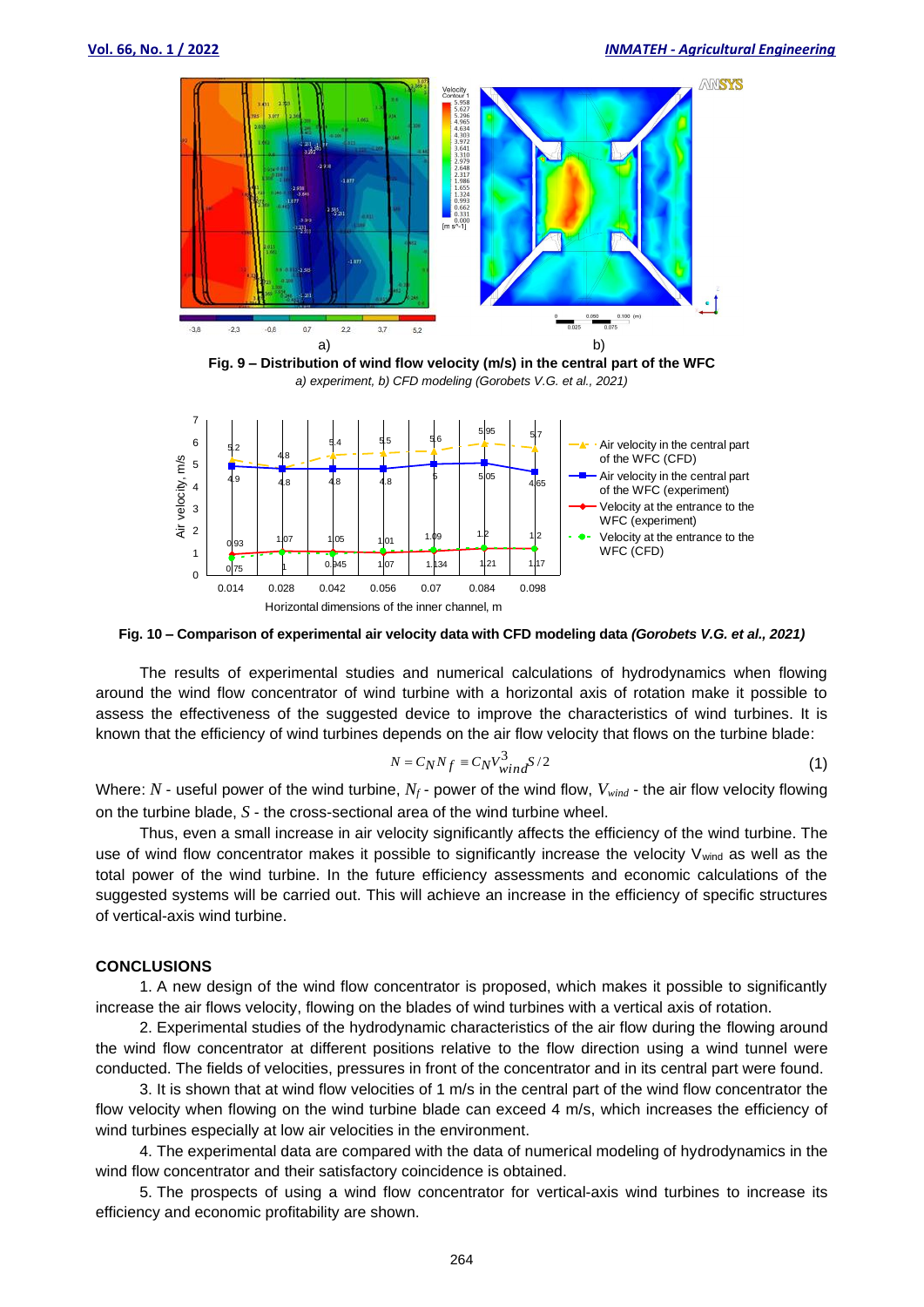### **REFERENCES**

- [1] Abdul Latif Manganhar, Altaf Hussain Rajpar, Muhammad Ramzan Luhur, Saleem Raza Samo, Mehtab Manganhar, (2019), Performance analysis of a Savonius vertical axis wind turbine integrated with wind accelerating and guiding rotor house, *Renewable Energy*, Vol. 136, pp. 512-520, United Kingdom;
- [2] Arpino F., Scungio M., Cortellessa G., (2018), Numerical performance assessment of an innovative Darrieus-style vertical axis wind turbine with auxiliary straight blades, *Energy Conversion and Management,* Vol. 171, pp.769-777. [http://dx.doi.org/10.1016/j.enconman.2018.06.028,](http://dx.doi.org/10.1016/j.enconman.2018.06.028) United Kingdom;
- [3] Ashwindran S., Aziz A.A., Oumer A., (2019), Unsteady computational study of novel biologically inspired offshore vertical axis wind turbine at different tip speed ratios: A two-dimensional study. International, *Journal of Automotive and Mechanical Engineering*, Vol. 16, pp. 6753-6572, Pahang/Malaysia;
- [4] Balduzzi F., Bianchini A., Carnevale E.A., Ferrari L., Magnani S., (2012), Feasibility analysis of a Darrieus vertical-axis wind turbine installation in the rooftop of a building, *Applied Energy,* Vol. 97, pp 921-929, [https://doi.org/10.1016/j.apenergy.2011.12.008,](https://doi.org/10.1016/j.apenergy.2011.12.008) Florence/Italy;
- [5] Battisti L., Persico G., Dossena V., Paradiso B., Castelli M.R., Brighenti A., et al., (2018), Experimental benchmark data for h-shaped and troposkien VAWT architectures, *Renewable Energy*, Vol. 125, pp. 425-444, [https://doi.org/10.1016/j.renene.2018.02.098,](https://doi.org/10.1016/j.renene.2018.02.098) United Kingdom;
- [6] Bausas M.D., Danao L.A.M., (2015), The aerodynamics of a camber-bladed vertical axis wind turbine in unsteady wind, *Energy*, Vol.93 pp.1155-1164, United Kingdom;
- [7] Chong W.T., Muzammil W.K., Wong K.H., Wang C.T., Gwani M., Chu Y.J., et al., (2017), Cross axis wind turbine: Pushing the limit of wind turbine technology with complementary design, *Applied Energy*, Vol.207, pp.78-95, [https://doi.org/10.1016/j.apenergy.2017.06.099,](https://doi.org/10.1016/j.apenergy.2017.06.099) United Kingdom;
- [8] Colin Walsh, (2019), Offshore Wind in Europe Key trends and statistics 2018. *WindEurope*; 2019. Brussels/Belgium;
- [9] Danao L.A., Eboibi O., Howell R., (2013), An experimental investigation into the influence of unsteady wind on the performance of a vertical axis wind turbine, *Applied Energy*, 107, 403-411. U.K.;
- [10] Franchina N., Persico G., Savini M., (2019), 2D–3D computations of a vertical axis wind turbine flow field: Modeling issues and physical interpretations, *Renewable Energy*, Vol. 136, pp. 1170-1189, [https://doi.org/10.1016/j.renene.2018.09.086,](https://doi.org/10.1016/j.renene.2018.09.086) United Kingdom;
- [11] Ghasemian M., Ashrafi Z.N., Sedaghat A., (2017), A review on computational fluid dynamic simulation techniques for Darrieus vertical axis wind turbines, *Energy Conversion and Management*, Vol. 149, pp. 87-100, <https://doi.org/10.1016/j.enconman.2017.07.016> , Riverside/USA;
- [12] Gorobets V.G., Masiuk M.Yu., (2021), Patent No 148161 Wind turbine with a vertical axis of rotation and a concentrator of wind flow, Kyiv/Ukraine;
- [13] Gorobets V.G., Trokhaniak V.I., Masiuk M.Yu., Spodyniuk N.A., Blesnyuk O.V., Marchishina Ye.I., (2021), CFD modeling of aerodynamic flow in a wind turbine with vertical rotational axis and wind flow concentrator, INMATEH - Agricultural Engineering, Vol. 64, no. 2, 159-166, [https://doi.org/10.35633/INMATEH-64-15,](https://doi.org/10.35633/INMATEH-64-15) Bucharest/Romania;
- [14] Hand B., Kelly G., Cashman A., (2017), Numerical simulation of a vertical axis wind turbine airfoil experiencing dynamic stall at high Reynolds numbers, Computers & Fluids, Vol. 149, pp. 12-30. United Kingdom;
- [15] Huang J., Zhao Z.Z., Ye F., (2013), Numerical investigation on lift-type vertical axis wind turbine with guide vanes, *Renewable Energy Resources*, Vol. 3, pp. 53-56, Baghdad/Iraq;
- [16] Ji J.F., Deng Z.Y., Jiang L., (2012), Optimization design of a 5 kW lift type vertical axis wind turbine with wind shield-growth patterns, *Journal of Thermal Science*, Vol. 33, pp. 560-564, Beijing/China;
- [17] Jin X., Wang Y., Ju W., He J., Xie S., (2018), Investigation into parameter influence of upstream deflector on vertical axis wind turbines output power via three-dimensional CFD simulation, *Renewable Energy*, Vol. 115, pp. 41-53, [https://doi.org/10.1016/j.renene.2017.08.012,](https://doi.org/10.1016/j.renene.2017.08.012) United Kingdom;
- [18] Kim D., Gharib M., (2013), Efficiency improvement of straight-bladed vertical-axis wind turbines with an upstream deflector, *Journal of Wind Engineering and Industrial Aerodynamics*, Vol. 115, pp.48-52, Netherlands;
- [19] Kim D., Gharib M., (2014), Unsteady loading of a vertical-axis turbine in the interaction with an upstream deflector, *Experiments in Fluids*, Vol. 55, 1658, Germany;
- [20] Li Q., Maeda T., Kamada Y., Shimizu K., Ogasawara T., Nakai A., et al., (2017), Effect of rotor aspect ratio and solidity on a straight-bladed vertical axis wind turbine in three dimensional analysis by the panel method, *Energy*, Vol. 121, pp. 1-9[, https://doi.org/10.1016/j.energy.2016.12.112,](https://doi.org/10.1016/j.energy.2016.12.112) United Kingdom;